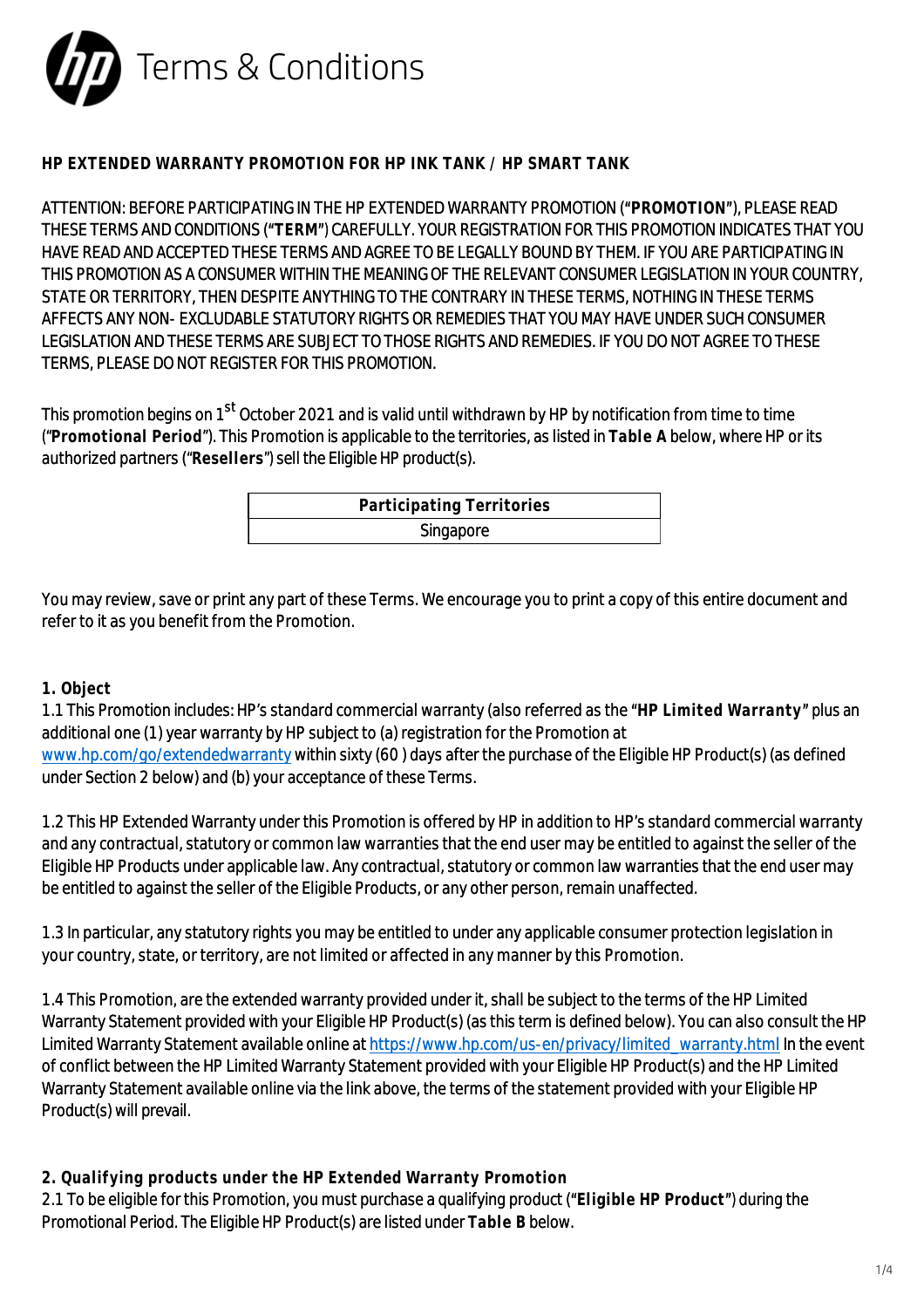

2.2 In addition, the Eligible HP Product(s) purchased must be supported by HP Customer Service (Eligible HP Product(s) are usually supported for five (5) years after the end of manufacture of the said products. Please note there will be no End-of-Service notice provided)

2.3 For your information HP does not track any data without consent by the end user. No tracking or communication with the Eligible HP Product(s) is/are required for this Promotion.

# **3. Application for HP Extended Warranty Promotion**

3.1 Applications for this Promotion must be submitted no later than sixty (60) days after the date of purchase of the corresponding Eligible HP Product(s).

3.2 Applications must be submitted by the end user of the Eligible HP Product(s) only (i.e., end user customers purchasing the said products for their own personal use).

3.3 Applications are limited to a maximum of fifty (50) Eligible HP Product(s) per end user.

# **4. Register for HP Extended Warranty Promotion**

4.1 To enter the HP Extended Warranty Promotion and make a claim, you must complete the following steps:

- a. you must purchase an Eligible HP Product(s) and be the end user of the said Eligible HP Product(s);
- b. you must fully and correctly register the claim at [www.hp.com/go/extendedwarranty](https://www.hp.com/go/extendedwarranty) and provide the following information accurately and completely in the online Promotion entry form: your first name, your last name, your email address, the part number(s) of the Eligible HP Product(s), the serial number(s) of the Eligible HP Product(s), and a photograph / scanned copy of the corresponding tax invoice for the sale and purchase of the relevant Eligible HP Product(s) (N.B.: Handwritten tax invoices and delivery dockets, whether handwritten or otherwise, will not be accepted);
- c. the corresponding tax invoice submitted (as referred to in Clause 4.1(b) above) must contain the following information (unless otherwise expressed to be optional below):
	- i. full name (optional);
	- ii. contact number (optional);
	- iii. Reseller's company name and address;
	- iv. Reseller's company registration number;
	- v. Eligible HP Product(s) sold (setting out the product name or model of the product(s));
	- vi. date of purchase of the relevant Eligible HP Product(s); and
	- vii. tax invoice number.
- d. All claims must be submitted online. Any claim submitted without the required proof of purchase documentation referred to above (i.e. the tax invoice in respect of the relevant Eligible HP Product(s) will be rejected. All documentation must be submitted and received by HP before the activation of the claim. Any documentation received after sixty (60) days from the date of purchase of the relevant Eligible HP Product(s) will be disregarded and the corresponding claim(s) will be declined.

#### **5. Serial Number**

If you do not provide the correct serial number, we will not be able to upgrade your standard HP warranty to the HP Extended Warranty as per this promotion.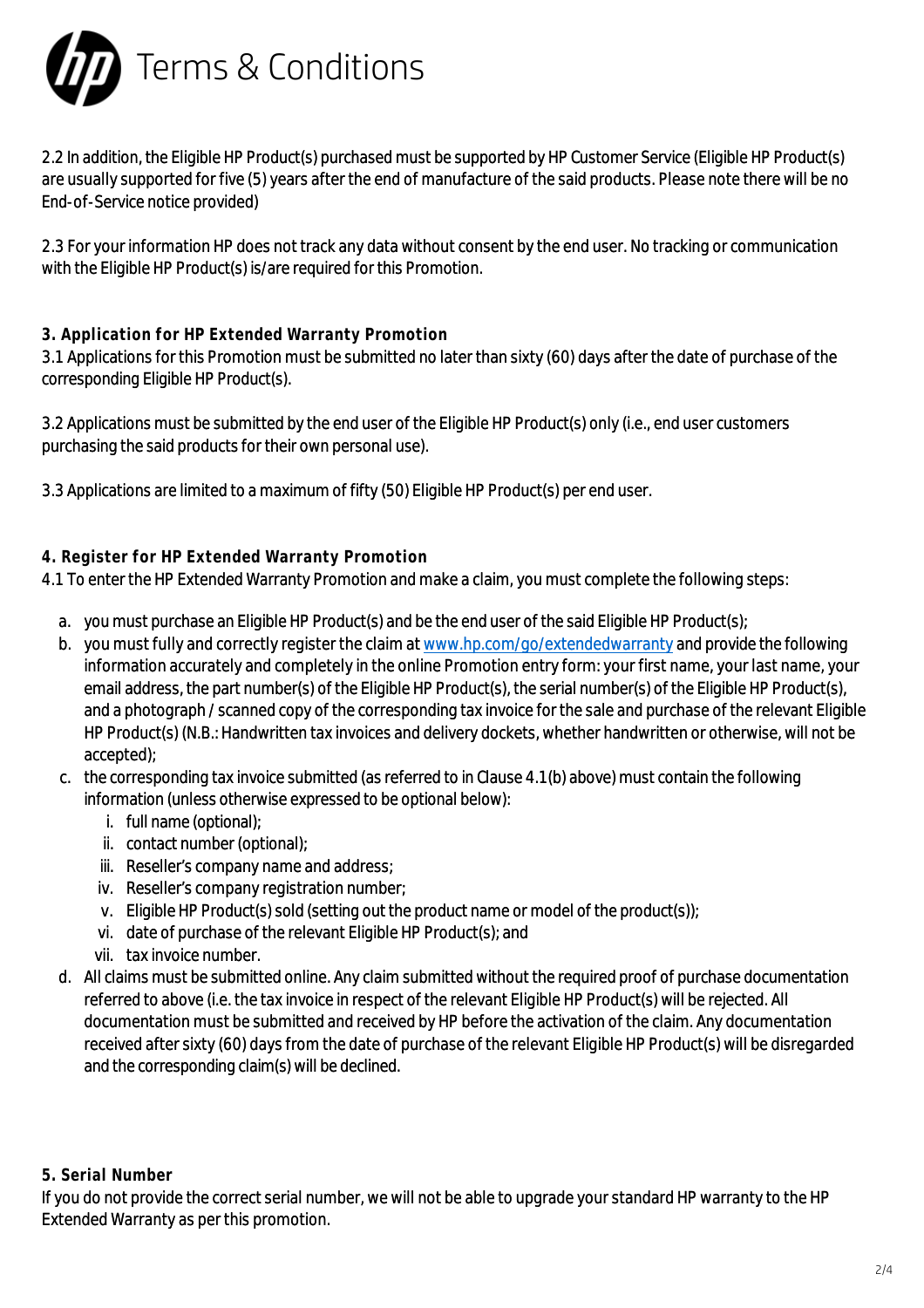

## **6. Exclusion of Combination with other HP Care Pack Services**

If you have already purchased a HP Care Pack and registered it, you will not be eligible to participate in this Promotion. Once you have registered for this Promotion, you will not be able to purchase HP Care Pack Services for the registered Eligible HP Product(s). Therefore, **please do not register for this Promotion if you would like to benefit from alternative HP Care-Pack services.**

# **7. Personal data**

HP's Privacy Statement at - [HP Privacy Central | HP® Official Site](https://www.hp.com/us-en/privacy/privacy-central.html) ("HP Privacy Statement") governs the collection and use of any personal data. By submitting your personal data, you agree to the terms of the HP Privacy Statement. Upon request, you can withdraw previous consent granted or request correction, amendment, restriction, anonymization, or deletion of your personal data by clicking this link[: HP Privacy Central | HP® Official Site](https://www.hp.com/us-en/privacy/privacy-central.html). In certain cases, your request may be denied on the basis of a legitimate exception such as where making the information available would reveal personal data about another person or where we are legally prevented from disclosing such information.

## **8. General**

8.1 Should you not comply with these Terms; HP is entitled not to provide the additional years of HP Extended Warranty for the registered HP Eligible Product(s). Any failure to meet the conditions set out in these Terms at any time will invalidate the claim and end your participation in this Promotion.

8.2 HP reserves the right not to process any Promotion registrations that are incomplete or contain false statements.

8.3 To the fullest extent permitted by the law, HP reserves the right to withdraw this promotion or amend, modify and change these Terms as it deems fit.

8.4 Once successfully registered, the HP Extended Warranty for the relevant Eligible HP Product(s) shall be extended.

8.5 To the fullest extent permitted law:-

(a) HP accepts no responsibility for late, lost, or misdirected mail;

(b) HP excludes liability for any problems or technical malfunction of any telephone network or lines, computer online systems, servers, or providers, computer equipment, software technical problems or traffic congestion on the Internet or any website, or any unauthorized intervention, or any combination thereof, including any non-delivery or corruption of entries to HP, injury or damage to your or any other person's computer, or other device relating to or arising out of participation in (or downloading any materials related to), and;

(c) save for liabilities which cannot be excluded by law and save to the extend caused by HP, you agree to release indemnify, and hold harmless HP and each of its parent companies, subsidiaries, affiliates, partners, representatives, agents, successors, assigns, employees, officers and directors (collectively, the **'Released Entities'**), from any and all liability for loss harm, damage, injury, cost or expense whatsoever (including without limitation property damage, personal injury and/or death) which may occur arising out of or in connection with: preparation for or participation in this Promotion and in any Promotion-related activity, any claims based on publicity rights, defamation, misappropriation, dales association, breach of privacy laws, copyright infringement, trademark infringement or any other intellectual property-related cause of action, and/or your breach of there Terms or any applicable law.

8.6 The use of any automated entry software or any other mechanical or electronic means that allows you to